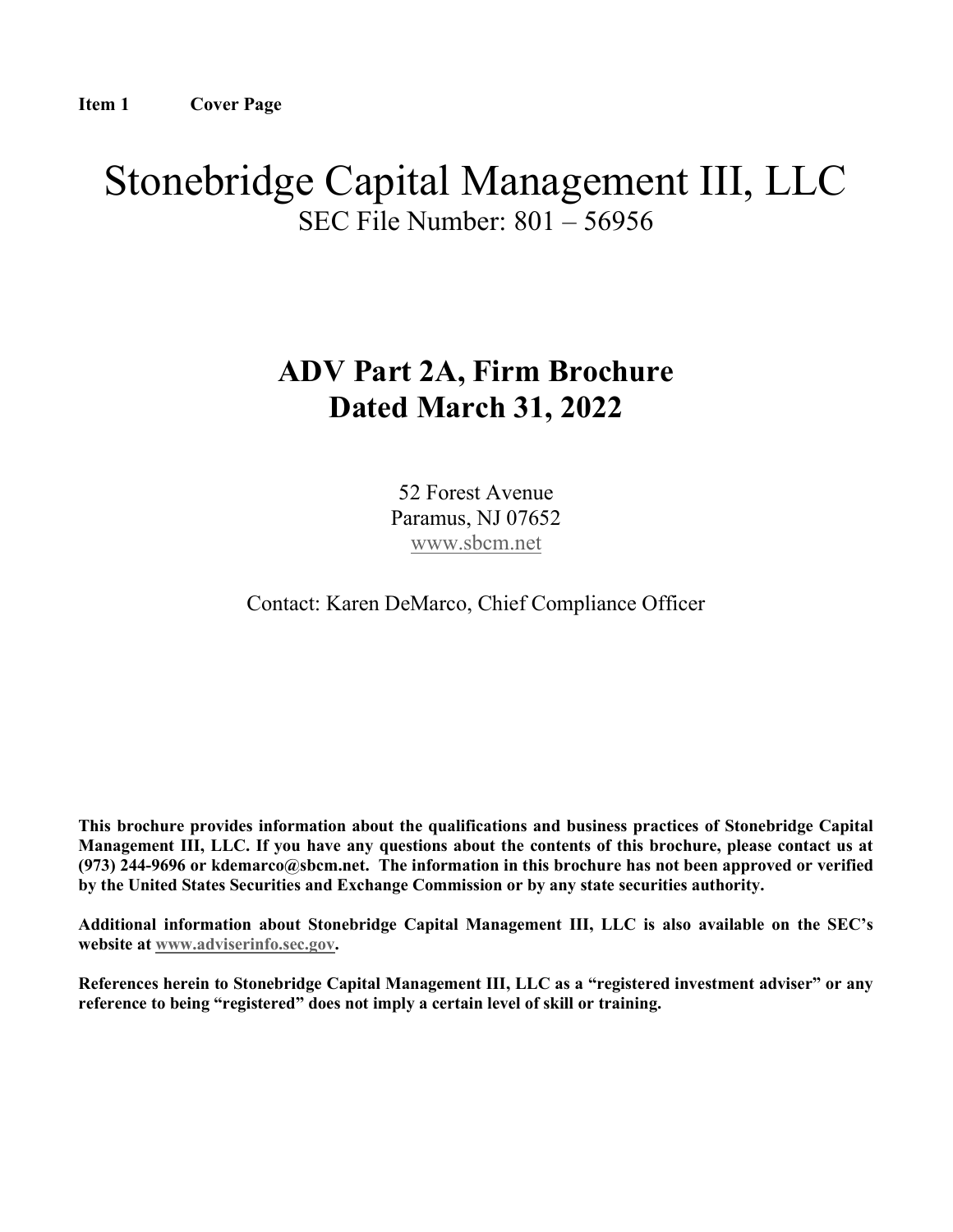## Item 2 Material Changes

None.

## Item 3 Table of Contents

- Item 1 Cover Page
- Item 2 Material Changes
- Item 3 Table of Contents<br>Item 4 Advisory Business
- **Advisory Business**
- Item 5 Fees and Compensation
- Item 6 Performance-Based Fees and Side-by-Side Management
- Item 7 Types of Clients
- Item 8 Methods of Analysis, Investment Strategies and Risk of Loss
- Item 9 Disciplinary Information<br>Item 10 Other Financial Industry
- Other Financial Industry Activities and Affiliations
- Item 11 Code of Ethics, Participation or Interest in Client Transactions and Personal Trading
- Item 12 Brokerage Practices<br>Item 13 Review of Accounts
- Review of Accounts
- Item 14 Client Referrals and Other Compensation
- Item 15 Custody
- Item 16 Investment Discretion
- Item 17 Voting Client Securities<br>Item 18 Financial Information
- Financial Information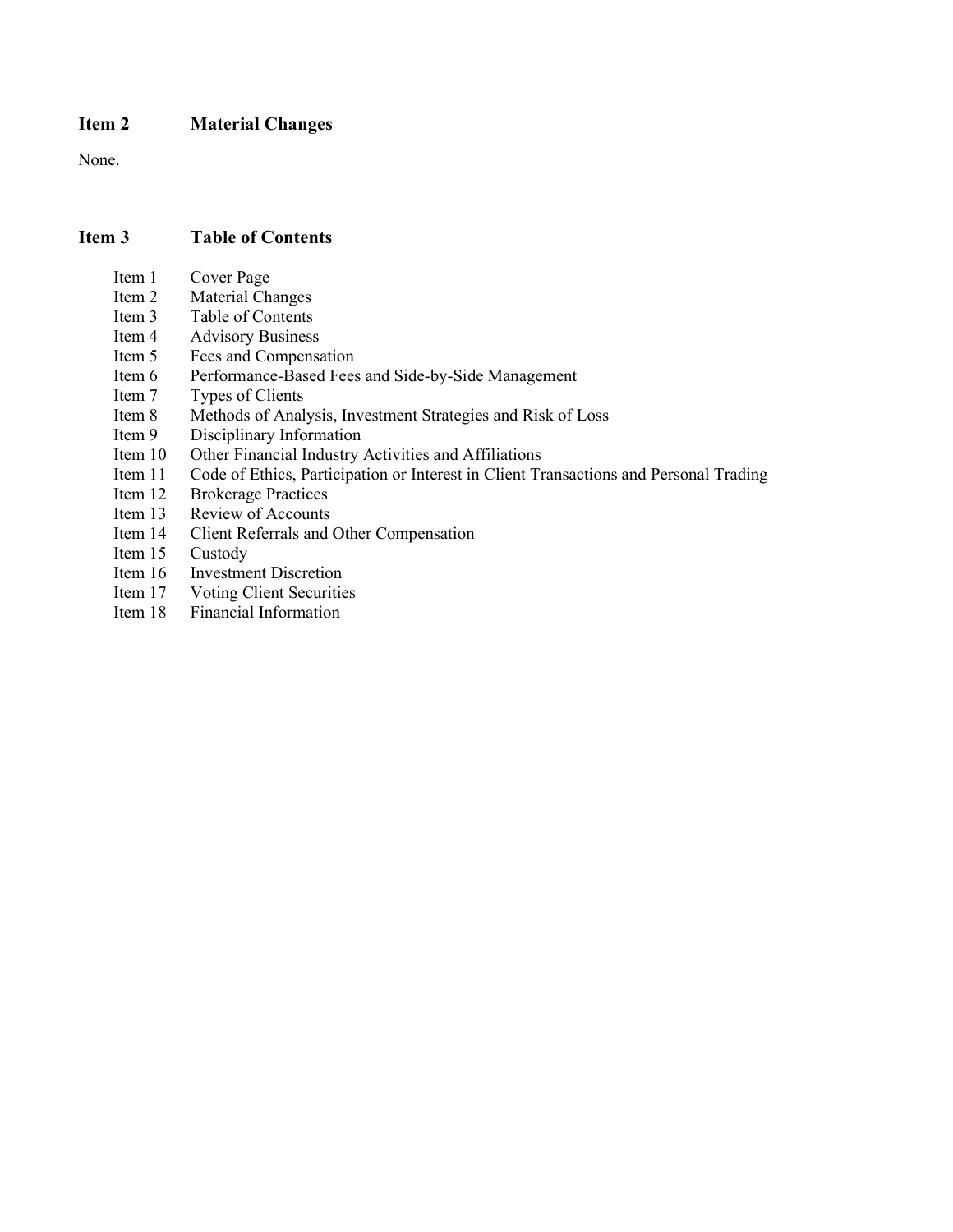## Item 4 Advisory Business

- A. The Registrant is a limited liability company formed on June 16, 1999 in the state of New Jersey. The Registrant became registered as an Investment Adviser Firm in October 1999. The Registrant is owned by Stonebridge Financial, Inc. and Gary Topche and Mark Tikkanen. Dino Kostakis and Jeffrey Levitt are the Registrant's Managing Members.
- B. As discussed below, the Registrant, through its affiliated SEC registered investment adviser, Stonebridge Capital Management ("Stonebridge I"), offers to its clients (individuals, pension and profit-sharing plans, business entities, trusts, estates and charitable organizations, etc.) investment advisory services, and, to the extent specifically requested by a client, financial planning and related consulting services.

## INVESTMENT ADVISORY SERVICES

The client can determine to engage the Registrant, pursuant to a sub-advisory agreement between Registrant and Stonebridge I, to provide discretionary investment advisory services on a fee basis. The Registrant's annual investment advisory fee is based upon a percentage (%) of the market value of the assets placed under the Registrant's management on a stepped-up basis.

Registrant, through *Stonebridge I*, may also render discretionary investment management services to clients relative to: (1) variable annuity products they may own, or (2) their individual employer sponsored retirement plans. In so doing, Registrant either directs the allocation of client assets among the various mutual fund subdivisions which comprise the variable annuity product or the retirement plan. For these services, Registrant's management fee is paid quarterly, in arrears, based upon the market value of the assets on the last day of the previous quarter. Client assets shall be maintained at either the specific insurance company that issued the variable annuity product which is owned by the client, or at the custodian designated by the sponsor of the client's retirement plan.

#### FINANCIAL PLANNING AND CONSULTING SERVICES (STAND-ALONE)

To the extent requested by a client, the Registrant, pursuant to a sub-advisory agreement between Registrant and Stonebridge I, may determine to provide financial planning and/or consulting services (including investment and non-investment related matters, including estate planning, insurance planning, etc.) on a stand-alone separate fee basis. Registrant's planning and consulting fees are negotiable, but generally range from \$2,500 to \$10,000 on a fixed fee basis, and from \$60 to \$275 on an hourly rate basis, depending upon the level and scope of the service(s) required and the professional(s) rendering the service(s). Prior to engaging the Registrant to provide planning or consulting services, clients are generally required to enter into a Financial Planning and Consulting Agreement with Registrant setting forth the terms and conditions of the engagement (including termination), describing the scope of the services to be provided, and the portion of the fee that is due from the client prior to Registrant commencing services. If requested by the client, Registrant may recommend the services of other professionals for implementation purposes, including the Registrant's representatives in their individual capacities as registered representatives of a broker-dealer, accountants and/or licensed insurance agents. (See disclosure at Item 10) C.1, 10 C.6 and 10 C.8). The client is under no obligation to engage the services of any such recommended professional. The client retains absolute discretion over all such implementation decisions and is free to accept or reject any recommendation from the Registrant. Please Note: If the client engages any such recommended professional, and a dispute arises thereafter relative to such engagement, the client agrees to seek recourse exclusively from and against the engaged professional. Please Also Note: It remains the client's responsibility to promptly notify the Registrant if there is ever any change in his/her/its financial situation or investment objectives for the purpose of reviewing/evaluating/revising Registrant's previous recommendations and/or services.

## COMPREHENSIVE REPORTING SERVICES AND AGGREGATED DATA STORAGE

In addition to the aforementioned services, Registrant offers investment data storage and comprehensive reporting services which may be provided separately or as part of the Registrant's other services. The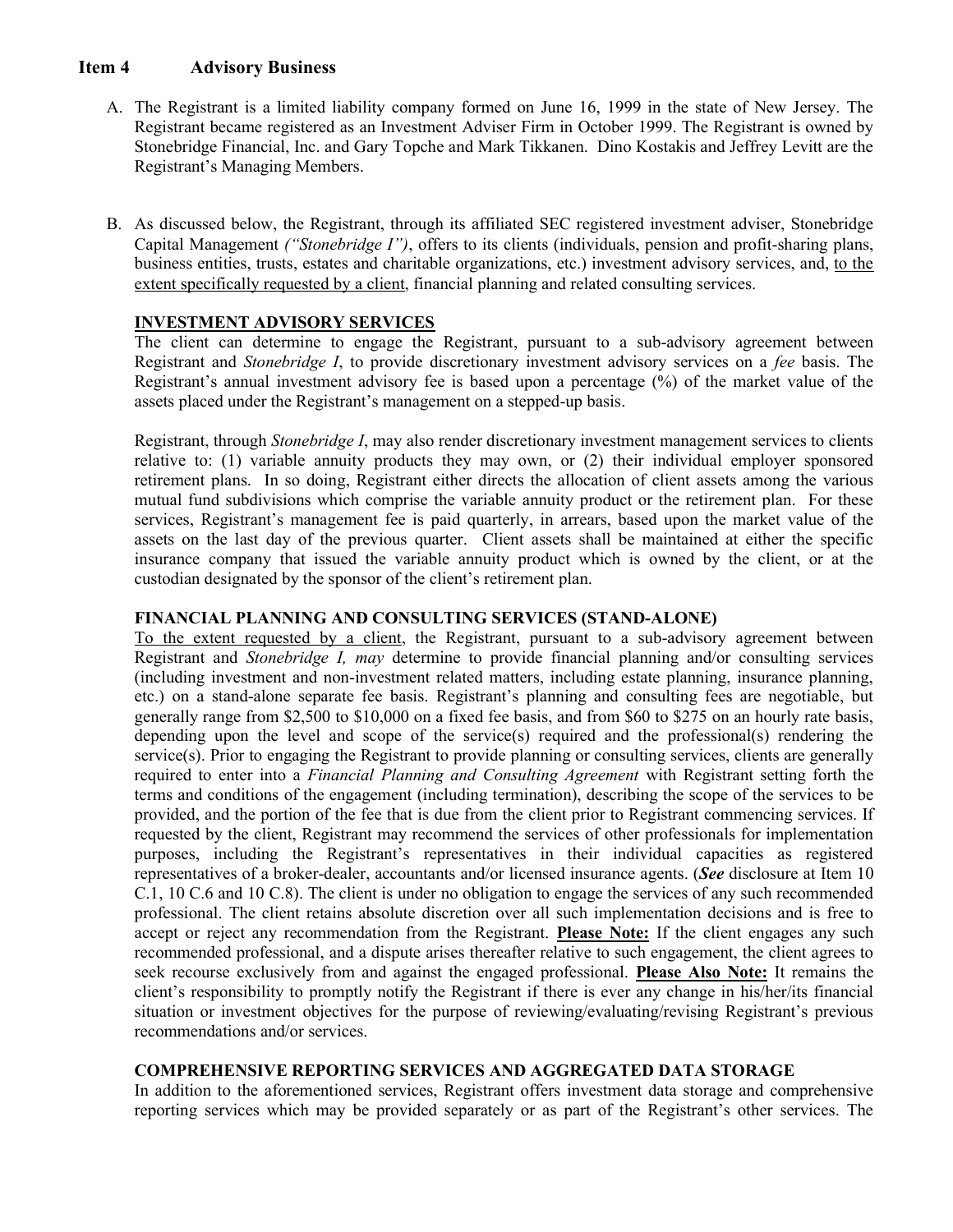client's assets subject to this service, may be separate from those for which Registrant provides investment management, review, monitoring and/or for which Registrant provides investment recommendations or advice. The Investment Advisory and/or Financial Planning Agreement between Registrant and the client shall describe the services offered and delineate those assets which will receive no services other than investment data storage and comprehensive reporting services (referred to as "Excluded Assets".). Should the client desire reporting services, the client will be required to acknowledge that with respect to the Excluded Assets, the Registrant's service is limited to reporting services only and does not include investment management, review, or monitoring services, nor investment recommendations or advice. As such, the client, and not the Registrant, shall be exclusively responsible for the investment performance of the Excluded Assets. In the event the client desires that the Registrant provide investment management services with respect to the *Excluded Assets*, the client may engage the Registrant to do so for a separate and additional fee in accordance with the fee schedule set forth above.

#### MISCELLANEOUS

Non-Investment Consulting/Implementation Services. To the extent requested by the client, the Registrant, through Stonebridge I, may provide consulting services regarding non-investment related matters, such as estate planning, tax planning, insurance, etc. Neither the Registrant, nor any of its representatives, serves as an attorney and no portion of the Registrant's services should be construed as same. To the extent requested by a client, the Registrant may recommend the services of other professionals for certain non-investment implementation purposes (i.e. attorneys, accountants, insurance agents, etc.), including representatives of the Registrant in their separate registered/licensed capacities as discussed below. The client is under no obligation to engage the services of any such recommended professional. The client retains absolute discretion over all such implementation decisions and is free to accept or reject any recommendation from the Registrant. Please Note: If the client engages any such recommended professional, and a dispute arises thereafter relative to such engagement, the client agrees to seek recourse exclusively from and against the engaged professional. Please Also Note: It remains the client's responsibility to promptly notify the Registrant if there is ever any change in his/her/its financial situation or investment objectives for the purpose of reviewing/evaluating/revising Registrant's previous recommendations and/or services.

Independent Managers. The Registrant, through Stonebridge I, may allocate (and/or recommend that the client allocate) a portion of a client's investment assets among unaffiliated independent investment managers in accordance with the client's designated investment objective(s). In such situations, the Independent Manager[s] shall have day-to-day responsibility for the active discretionary management of the allocated assets. The Registrant shall continue to render investment advisory services to the client relative to the ongoing monitoring and review of account performance, asset allocation and client investment objectives. Factors which the Registrant shall consider in recommending Independent *Manager[s]* include the client's designated investment objective(s), management style, performance, reputation, financial strength, reporting, pricing, and research.

Portfolio Activity. The Registrant has a fiduciary duty to provide services consistent with the client's best interest. As part of its investment advisory services, the Registrant will review client portfolios on an ongoing basis to determine if any changes are necessary based upon various factors, including, but not limited to, investment performance, fund manager tenure, style drift, account additions/withdrawals, and/or a change in the client's investment objective. Based upon these factors, there may be extended periods of time when the Registrant determines that changes to a client's portfolio are neither necessary nor prudent. Of course, as indicated below, there can be no assurance that investment decisions made by the Registrant will be profitable or equal any specific performance level(s).

Sub-Advisory Arrangements. The Registrant may engage sub-advisors for the purpose of assisting the Registrant with the management of its client accounts. The sub-advisor(s) shall have discretionary authority for the day-to-day management of the assets that are allocated to it by the Registrant. The sub-advisor shall continue in such capacity until such arrangement is terminated or modified by the Registrant. The Registrant shall pay a portion of the investment advisory fee received for these allocated assets to the sub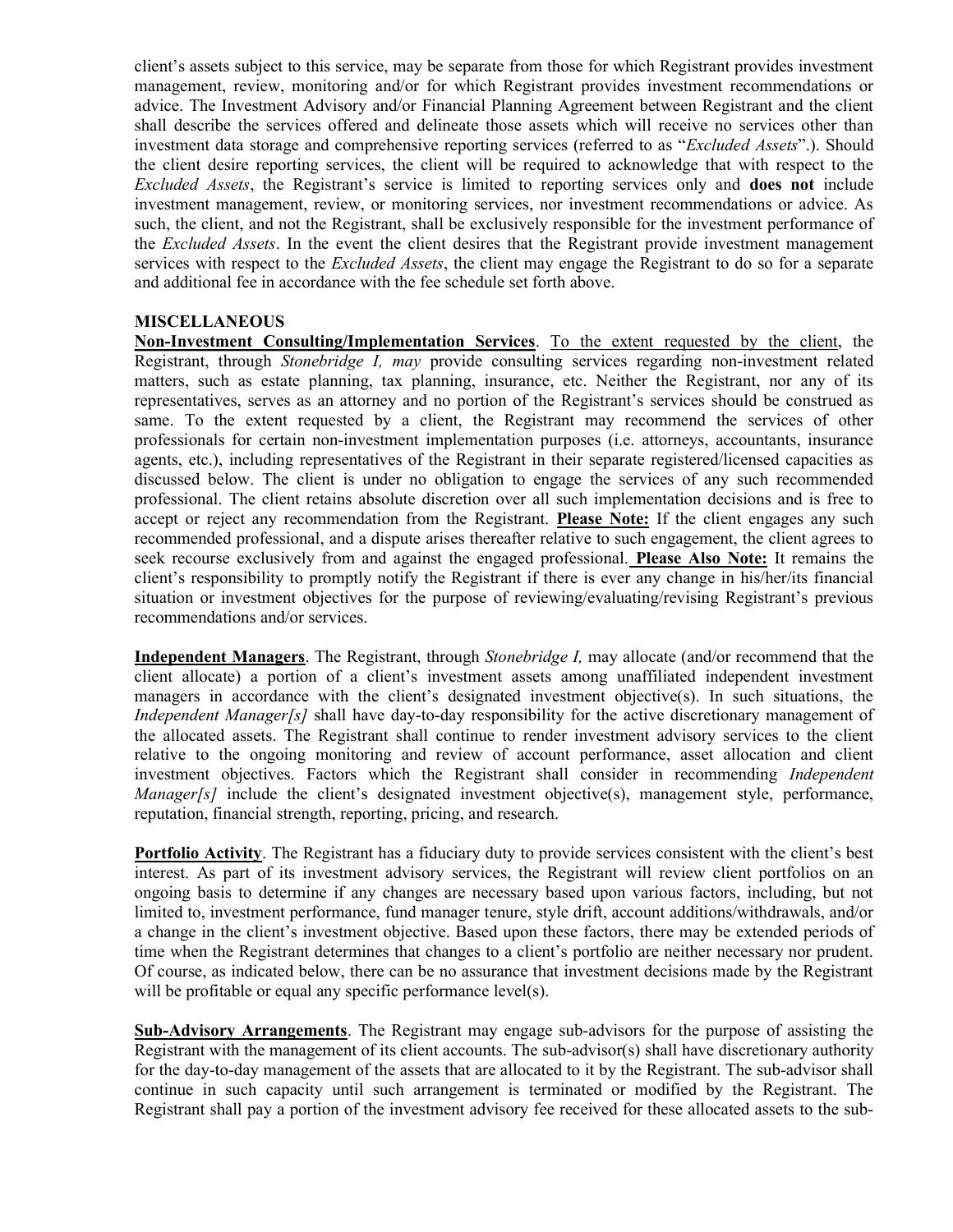advisor for its sub-advisory services. Specifically, the Registrant has a sub-advisory agreement with its affiliated SEC registered investment adviser, Stonebridge I. (See Item 10.C.3 below.). The Registrant's Chief Compliance Officer, Karen DeMarco, remains available to address any questions concerning the Registrant's sub-advisory arrangements.

Trade Error Policy. Registrant shall reimburse client accounts for losses resulting from the Registrant's trade errors. Any trade errors resulting in gains are reconciled by the custodian and are either credited to the client or shall remain with the custodian. The Registrant shall not retain any gains resulting from its trade errors.

Client Obligations. In performing its services, Registrant shall not be required to verify any information received from the client or from the client's other professionals and is expressly authorized to rely thereon. Moreover, each client is advised that it remains his/her/its responsibility to promptly notify the Registrant if there is ever any change in his/her/its financial situation or investment objectives for the purpose of reviewing/evaluating/revising Registrant's previous recommendations and/or services.

Disclosure Statement. A copy of the Registrant's written Brochure Form ADV Parts 2 and 3 shall be provided to each client prior to, or contemporaneously with, the execution of the Investment Advisory Agreement, Financial Planning or Consulting Agreement. Any client who has not received a copy of Registrant's written Brochure at least 48 hours prior to executing the Investment Advisory Agreement or Financial Planning and Consulting Agreement shall have five business days subsequent to executing the agreement to terminate the Registrant's services without penalty.

Retirement Rollovers-Potential for Conflict of Interest: A client or prospective client leaving an employer typically has four options regarding an existing retirement plan (and may engage in a combination of these options): (i) leave the money in the former employer's plan, if permitted, (ii) roll over the assets to the new employer's plan, if one is available and rollovers are permitted, (iii) roll over to an Individual Retirement Account ("IRA"), or (iv) cash out the account value (which could, depending upon the client's age, result in adverse tax consequences). If the Registrant recommends that a client roll over their retirement plan assets into an account to be managed by the Registrant, such a recommendation creates a conflict of interest if the Registrant will earn an advisory fee on the rolled over assets. No client is under any obligation to rollover retirement plan assets to an account managed by Registrant. Registrant's Chief Compliance Officer, Karen DeMarco, remains available to address any questions that a client or prospective client may have regarding the potential for conflict of interest presented by such rollover recommendation.

- C. The Registrant, through Stonebridge I, shall provide investment advisory services specific to the needs of each client. Prior to providing investment advisory services, an investment adviser representative will ascertain each client's investment objective(s). Thereafter, the Registrant shall allocate and/or recommend that the client allocate investment assets consistent with the designated investment objective(s). The client may, at anytime, impose reasonable restrictions, in writing, on the Registrant's services.
- D. The Registrant does not participate in a wrap fee program.
- E. As of December 31, 2021, the Registrant had \$3,860,753 in assets under management on a discretionary basis.

## Item 5 Fees and Compensation

A. The client can determine to engage the Registrant, through Stonebridge I, to provide discretionary investment advisory services on a fee basis.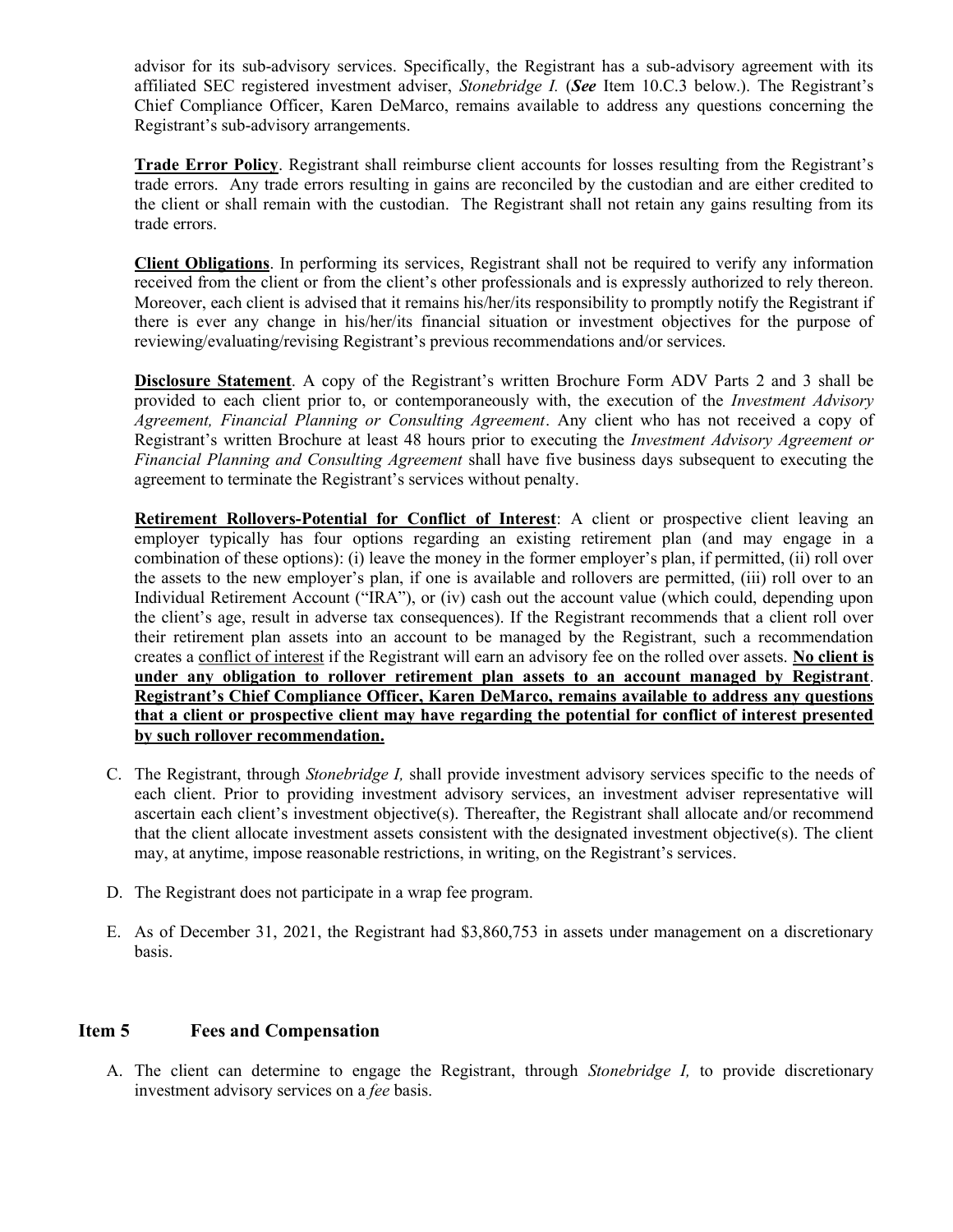#### INVESTMENT ADVISORY SERVICES

If a client determines to engage the Registrant, through Stonebridge I, to provide discretionary investment advisory services on a fee basis, the Registrant's annual investment advisory fee shall be based upon a percentage (%) of the market value and type of assets placed under the Registrant's management on a stepped-up basis as follows:

| Market Value of Portfolio | Annual Fee $\%$ |
|---------------------------|-----------------|
| <b>First \$500,000</b>    | 1.50%           |
| <b>Next \$500,000</b>     | $1.25\%$        |
| <b>Next \$2,000,000</b>   | $1.00\%$        |
| Over \$3,000,000          | $0.75\%$        |

#### FINANCIAL PLANNING AND CONSULTING SERVICES (STAND-ALONE)

To the extent specifically requested by a client, the Registrant, through Stonebridge I, may determine to provide financial planning and/or consulting services (including investment and non-investment related matters, including estate planning, insurance planning, etc.) on a stand-alone fee basis. Registrant's planning and consulting fees are negotiable, but generally range from \$2,500 to \$10,000 on a fixed fee basis, and from \$60 to \$275 on an hourly rate basis, depending upon the level and scope of the service(s) required and the professional(s) rendering the service(s).

- B. Clients may elect to have the Registrant's advisory fees deducted from their custodial account. Both Registrant's Investment Advisory Agreement and the custodial/ clearing agreement may authorize the custodian to debit the account for the amount of the Registrant's investment advisory fee and to directly remit that management fee to the Registrant in compliance with regulatory procedures. In the limited event that the Registrant bills the client directly, payment is due upon receipt of the Registrant's invoice. The Registrant shall deduct fees and/or bill clients quarterly in arrears, based upon the market value of the assets on the last business day of the previous quarter.
- C. As discussed below, unless the client directs otherwise or an individual client's circumstances require, the Registrant shall generally recommend that SEI Investments Company ("SEI") or TD Ameritrade Inc. ("TD Ameritrade") serve as the broker-dealer/custodian for client investment management assets. Broker-dealers such as *SEI and/or TD Ameritrade* charge brokerage commissions and/or transaction fees for effecting certain securities transactions (i.e. transaction fees are charged for certain no-load mutual funds, commissions are charged for individual equity and fixed income securities transactions). In addition to Registrant's investment management fee, brokerage commissions and/or transaction fees, clients will also incur, relative to all mutual fund and exchange traded fund purchases, charges imposed at the fund level (e.g. management fees and other fund expenses).
- D. Registrant's annual investment advisory fee shall be prorated and paid quarterly, in arrears, based upon the market value of the assets on the last business day of the previous quarter. The Registrant generally requires a minimum asset level of \$500,000 for investment advisory services. The Registrant, in its sole discretion, may reduce its investment management fee and/or reduce or waive its minimum asset requirement based upon certain criteria (i.e. anticipated future earning capacity, anticipated future additional assets, dollar amount of assets to be managed, related accounts, account composition, negotiations with client, etc.).

The Investment Advisory Agreement between the Registrant and the client will continue in effect until terminated by either party by written notice in accordance with the terms of the *Investment Advisorv* Agreement. Upon termination, the Registrant shall debit the account for the pro-rated portion of the unpaid advanced advisory fee based upon the number of days that services were provided during the billing quarter.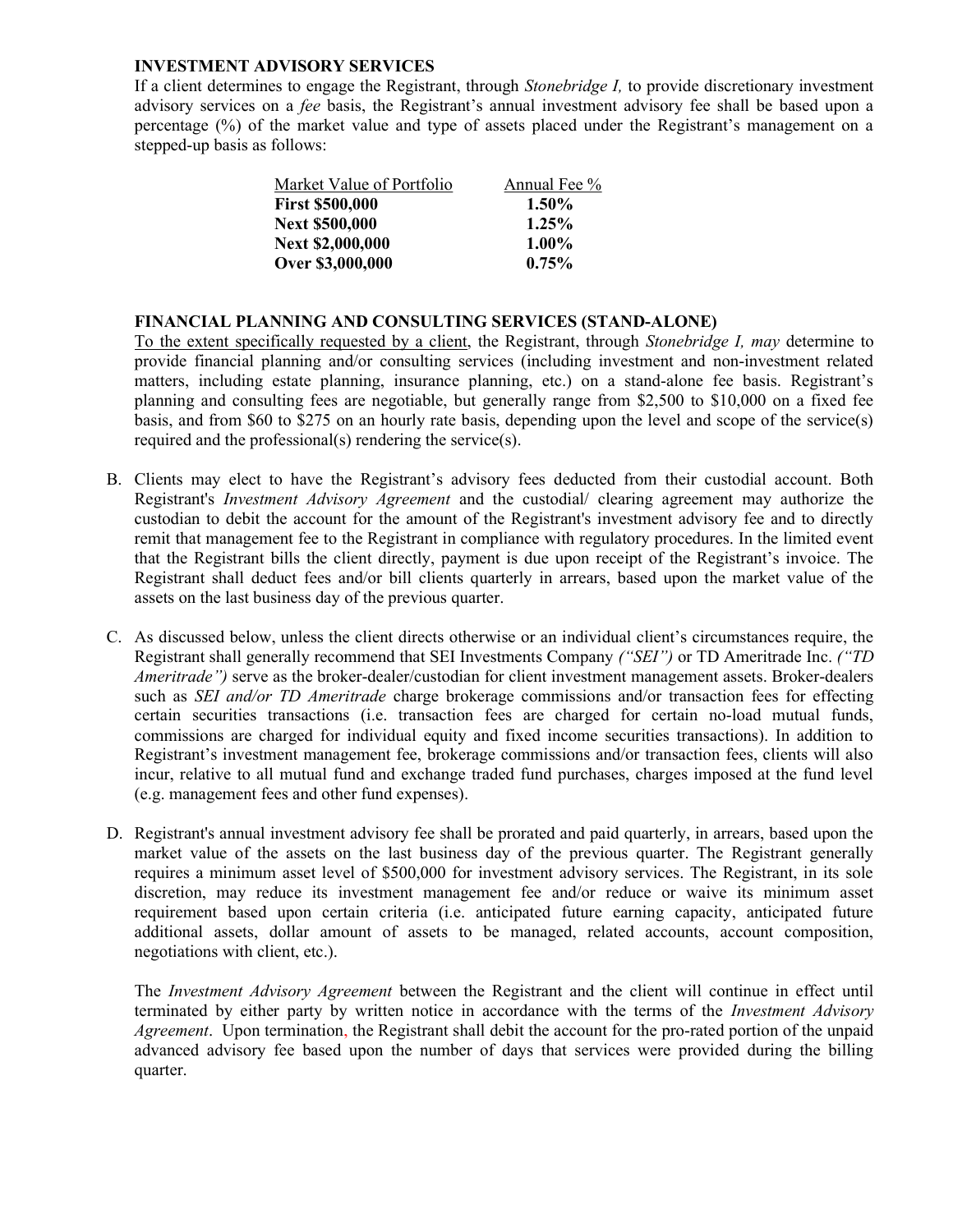- E. Securities Commission Transactions. In the event that the client desires, the client can engage Registrant's representatives, in their individual capacities, as registered representatives of Cadaret, Grant & Co. ("Cadaret"), an SEC registered and FINRA member broker-dealer, to implement investment recommendations on a commission basis. In the event the client chooses to purchase investment products through Cadaret, Cadaret will charge brokerage commissions to effect securities transactions, a portion of which commissions *Cadaret* shall pay to Registrant's representatives, as applicable. The brokerage commissions charged by *Cadaret* may be higher or lower than those charged by other broker-dealers. In addition, Cadaret as well as Registrant's Representatives, relative to commission mutual fund purchases, may also receive additional ongoing 12b-1 trailing commission compensation directly from the mutual fund company during the period that the client maintains the mutual fund investment.
	- 1. Conflict of Interest: The recommendation that a client purchase a commission product from Cadaret presents a **conflict of interest**, as the receipt of commissions may provide an incentive to recommend investment products based on commissions to be received, rather than on a particular client's need. No client is under any obligation to purchase any commission products from Registrant's representatives. The Registrant's Chief Compliance Officer, Karen DeMarco, remains available to address any questions that a client or prospective client may have regarding the above conflict of interest.
	- 2. Please Note: Clients may purchase investment products recommended by Registrant through other, non-affiliated broker dealers or agents.
	- 3. The Registrant does not receive more than 50% of its revenue from advisory clients as a result of commissions or other compensation for the sale of investment products the Registrant recommends to its clients.
	- 4. When Registrant's representatives sell an investment product on a commission basis, the Registrant does not charge an advisory fee in addition to the commissions paid by the client for such product. When providing services on an advisory fee basis, the Registrant's representatives do not also receive commission compensation for such advisory services (except for any ongoing 12b-1 trailing commission compensation that may be received as previously discussed). However, a client may engage the Registrant to provide investment management services on an advisory fee basis and separate from such advisory services purchase an investment product from Registrant's representatives on a separate commission basis.
- F. Cash Positions. The Registrant continues to treat cash as an asset class. As such, all cash positions (money markets, etc.) shall generally be included as part of assets under management for purposes of calculating Registrant's advisory fee, unless Registrant determines to the contrary. At any specific point in time, depending upon perceived or anticipated market conditions/events (there being no guarantee that such anticipated market conditions/events will occur), the Registrant may maintain cash positions for defensive purposes. In addition, while assets are maintained in cash, such amounts could miss market advances. Depending upon current yields, at any point in time, Registrant's advisory fee could exceed the interest paid by the client's money market fund.

#### ANY QUESTIONS: The Registrant's Chief Compliance Officer, Karen DeMarco, remains available to address any questions that a client or prospective may have regarding the above fee billing practice.

## Item 6 Performance-Based Fees and Side-by-Side Management

Neither the Registrant nor any supervised person of the Registrant accepts performance-based fees.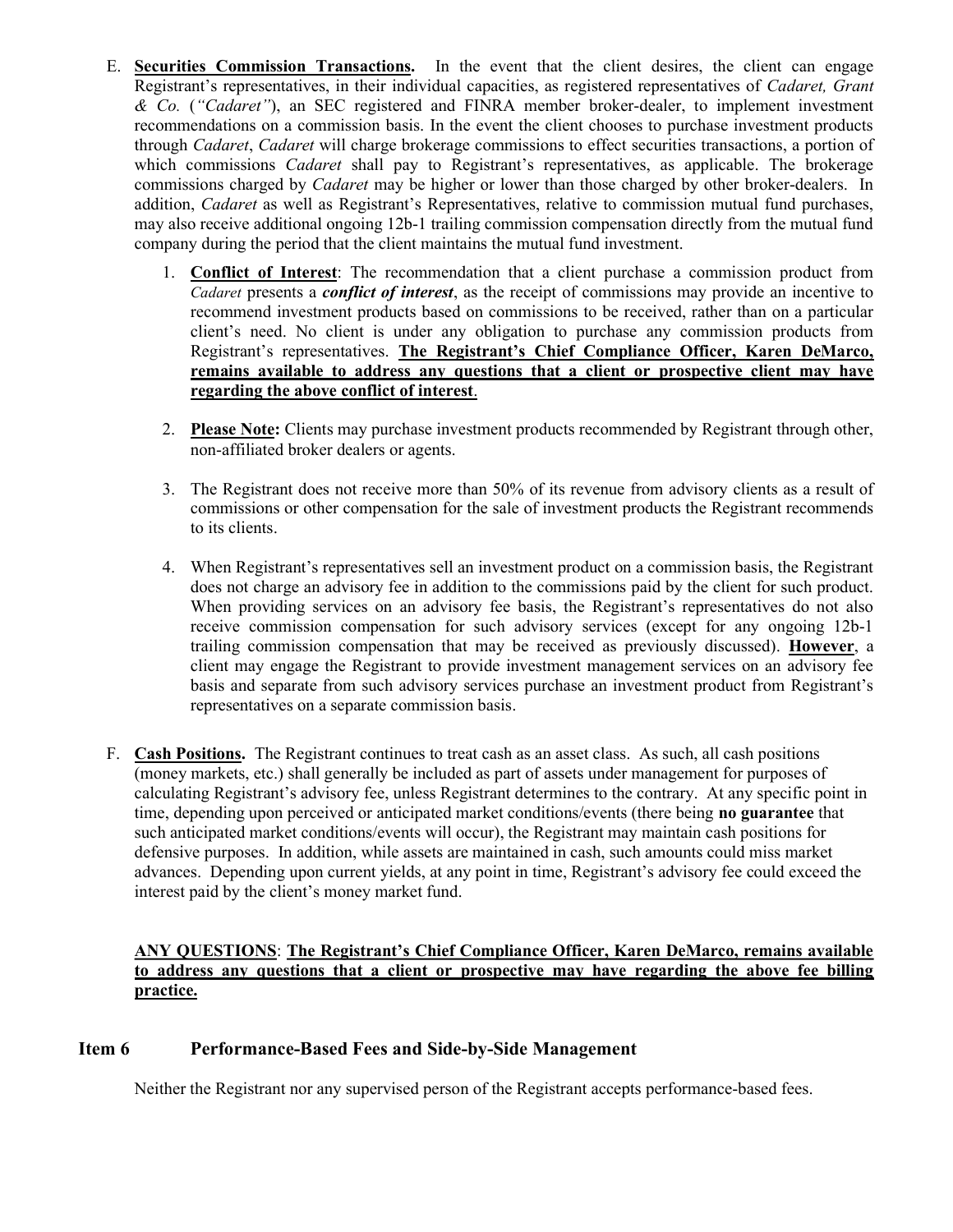## Item 7 Types of Clients

The Registrant's clients shall generally include individuals, pension and profit-sharing plans, business entities, trusts, estates and charitable organizations. The Registrant generally requires a minimum asset level of \$500,000 for investment advisory services. The Registrant, in its sole discretion, may reduce its investment management fee and/or reduce or waive its minimum asset requirement based upon certain criteria (i.e. anticipated future earning capacity, anticipated future additional assets, dollar amount of assets to be managed, related accounts, account composition, negotiations with client, etc.).

## Item 8 Methods of Analysis, Investment Strategies and Risk of Loss

- A. The Registrant may utilize the following methods of security analysis:
	- Fundamental (analysis performed on historical and present data, with the goal of making financial forecasts)
	- Technical (analysis performed on historical and present data, focusing on price and trade volume, to forecast the direction of prices)

The Registrant may utilize the following investment strategies when implementing investment advice given to clients:

- Long Term Purchases (securities held at least a year)
- Short Term Purchases (securities sold within a year)
- Trading (securities sold within thirty  $(30)$  days)
- Margin Transactions (use of borrowed assets to purchase financial instruments)

Please Note: Investment Risk. Investing in securities involves risk of loss that clients should be prepared to bear. Different types of investments involve varying degrees of risk, and it should not be assumed that future performance of any specific investment or investment strategy (including the investments and/or investment strategies recommended or undertaken by the Registrant) will be profitable or equal any specific performance level(s).

B. The Registrant's methods of analysis and investment strategies do not present any significant or unusual risks.

However, every method of analysis has its own inherent risks. To perform an accurate market analysis the Registrant must have access to current/new market information. The Registrant has no control over the dissemination rate of market information; therefore, unbeknownst to the Registrant, certain analyses may be compiled with outdated market information, severely limiting the value of the Registrant's analysis. Furthermore, an accurate market analysis can only produce a forecast of the direction of market values. There can be no assurances that a forecasted change in market value will materialize into actionable and/or profitable investment opportunities.

The Registrant's primary investment strategies - Long Term Purchases, Short Term Purchases, and Trading - are fundamental investment strategies. However, every investment strategy has its own inherent risks and limitations. For example, longer term investment strategies require a longer investment time period to allow for the strategy to potentially develop. Shorter term investment strategies require a shorter investment time period to potentially develop but, as a result of more frequent trading, may incur higher transactional costs when compared to a longer-term investment strategy. Trading, an investment strategy that requires the purchase and sale of securities within a thirty (30) day investment time period, involves a very short investment time period but will incur higher transaction costs when compared to a short-term investment strategy and substantially higher transaction costs than a longer-term investment strategy.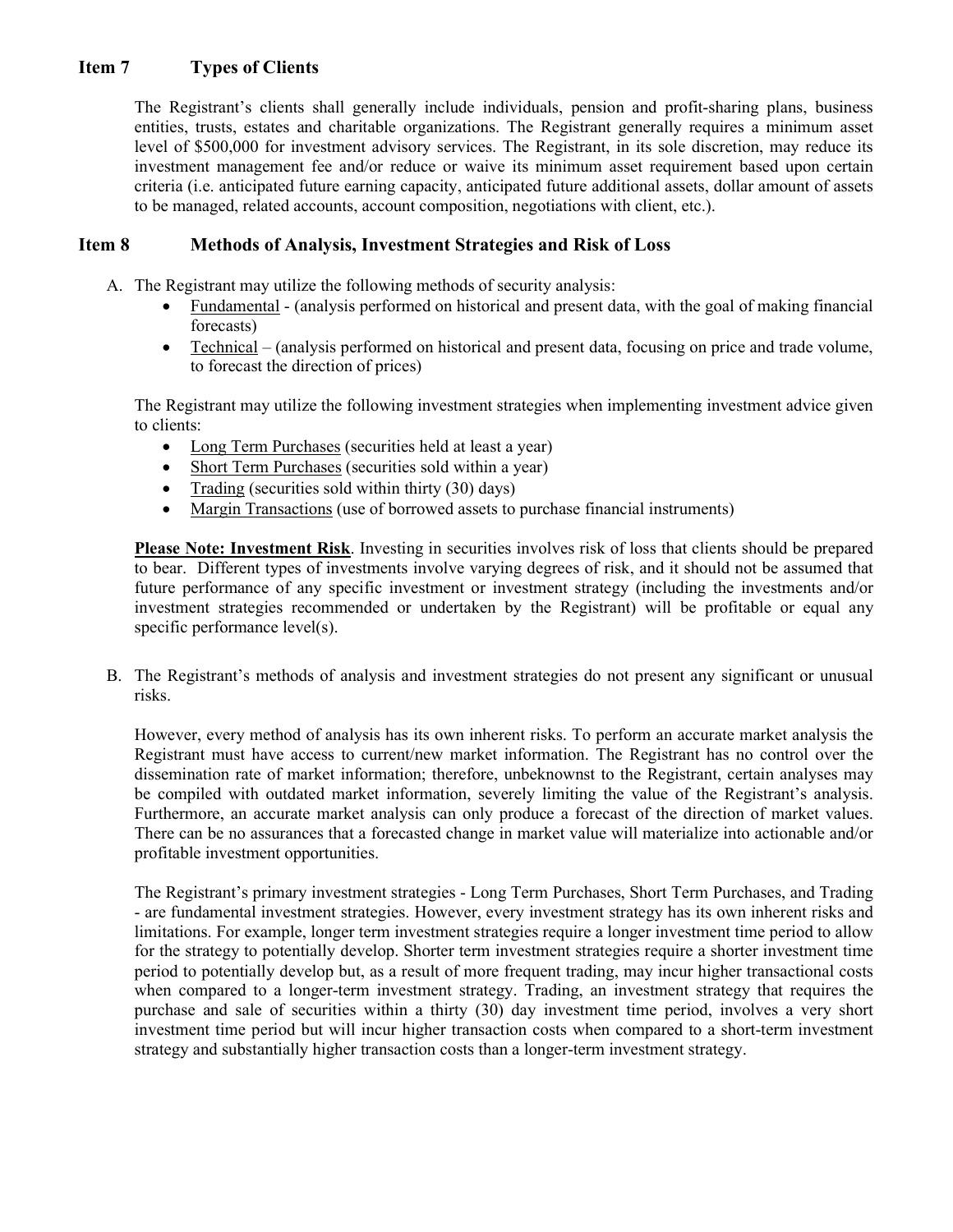In addition to the fundamental investment strategies discussed above, the Registrant may also implement and/or recommend the use of margin. This strategy has a high level of inherent risk. (See discussion below).

Margin is an investment strategy with a high level of inherent risk. A margin transaction occurs when an investor uses borrowed assets to purchase financial instruments. The investor generally obtains the borrowed assets by using other securities as collateral for the borrowed sum. The effect of purchasing a security using margin is to magnify any gains or losses sustained by the purchase of the financial instruments on margin. Please note: To the extent that a client authorizes the use of margin, and margin is thereafter employed by the Registrant in the management of the client's investment portfolio, the market value of the client's account and corresponding fee payable by the client to the Registrant may be increased. As a result, in addition to understanding and assuming the additional principal risks associated with the use of margin, clients authorizing margin are advised of the potential *conflict of interest* whereby the client's decision to employ margin may correspondingly increase the management fee payable to the Registrant. Accordingly, the decision as to whether to employ margin is left totally to the discretion of client.

C. The Registrant may also allocate investment management assets of its client accounts, on a discretionary basis, among one or more of its asset allocation programs (such as Aggressive, Growth, Growth and Income, Fixed Income). Registrant's asset allocation strategies have been designed to comply with the requirements of Rule 3a-4 of the Investment Company Act of 1940. Rule 3a-4 provides similarly managed investment programs, such as Registrant's asset allocation programs, with a non-exclusive safe harbor from the definition of an investment company. In accordance with Rule 3a-4, the following disclosure is applicable to Registrant's management of client assets:

1. Initial Interview – at the opening of the account, the Registrant, through its designated representatives, shall obtain from the client information sufficient to determine the client's financial situation and investment objectives;

2. Individual Treatment - the account is managed on the basis of the client's financial situation and investment objectives;

3. Quarterly Notice – at least quarterly the Registrant shall notify the client to advise the Registrant whether the client's financial situation or investment objectives have changed, or if the client wants to impose and/or modify any reasonable restrictions on the management of the account;

4. Annual Contact – at least annually, the Registrant shall contact the client to determine whether the client's financial situation or investment objectives have changed, or if the client wants to impose and/or modify any reasonable restrictions on the management of the account;

5. Consultation Available – the Registrant shall be reasonably available to consult with the client relative to the status of the account;

6. Quarterly Report – the client shall be provided with a quarterly report for the account for the preceding period;

7. Ability to Impose Restrictions – the client shall have the ability to impose reasonable restrictions on the management of the account, including the ability to instruct the Registrant not to purchase certain securities;

8. No Pooling – the client's beneficial interest in a security does not represent an undivided interest in all the securities held by the custodian, but rather represents a direct and beneficial interest in the securities which comprise the account;

9. Separate Account - a separate account is maintained for the client with the Custodian;

10. Ownership – each client retains indicia of ownership of the account (e. g. right to withdraw securities or cash, exercise or delegate proxy voting, and receive transaction confirmations).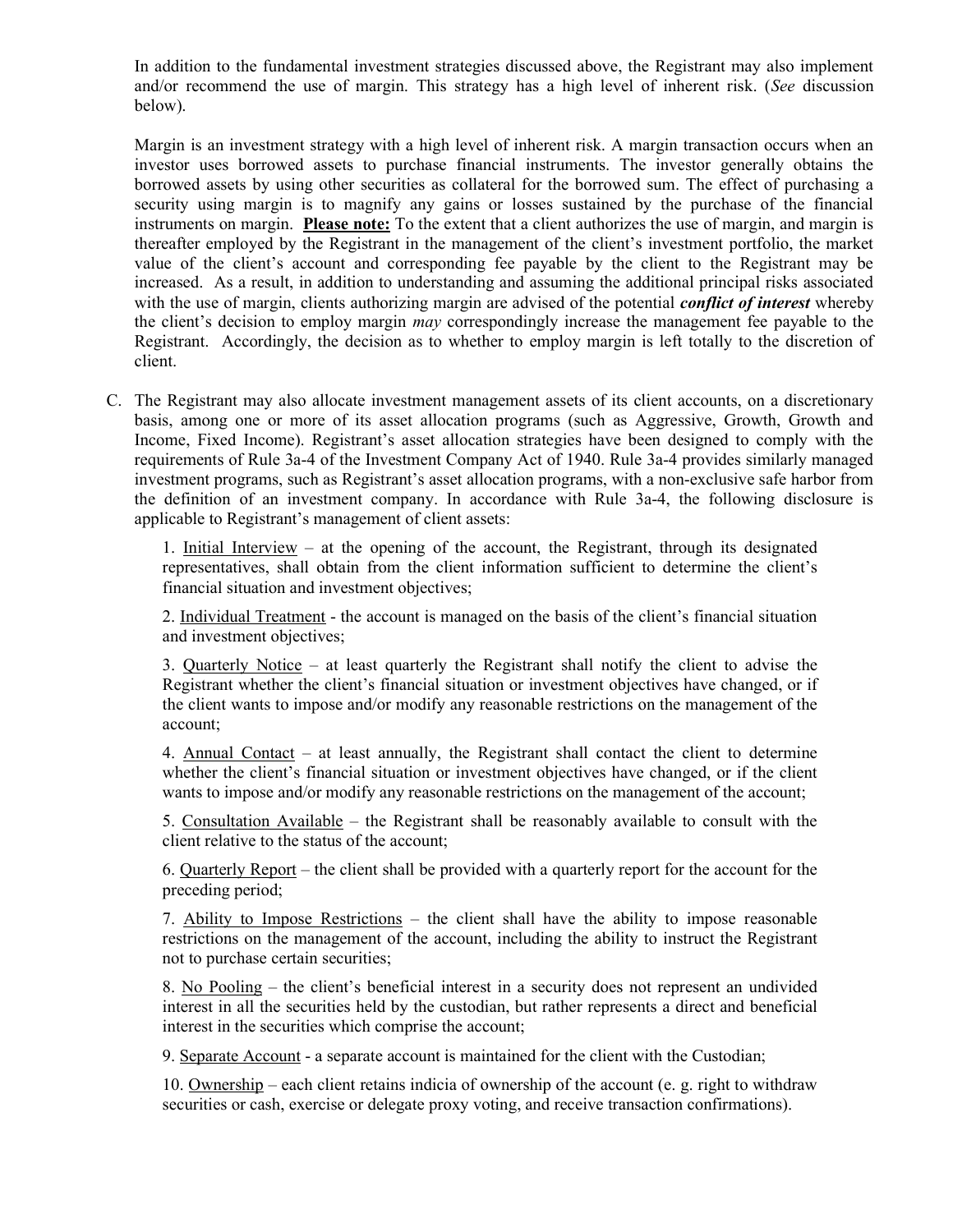The Registrant believes that its annual investment management fee is reasonable in relation to: (1) the advisory services provided under the Investment Advisory Agreement; and (2) the fees charged by other investment advisers offering similar services/programs. However, Registrant's annual investment advisory fee may be higher than that charged by other investment advisers offering similar services/programs. In addition to Registrant's annual investment management fee, the client may also incur charges imposed directly at the mutual and exchange traded fund level (e.g., management fees and other fund expenses). Please Note: Registrant's investment programs may involve above-average portfolio turnover which could negatively impact upon the net after-tax gain experienced by an individual client in a taxable account

## Item 9 Disciplinary Information

The Registrant has not been the subject of any disciplinary actions.

## Item 10 Other Financial Industry Activities and Affiliations

- A. Registered Representatives of Cadaret. As disclosed above in Item 5.E, certain of Registrant's Principal and representatives are also registered representatives of Cadaret, a FINRA member broker-dealer.
- B. Neither the Registrant, nor its representatives, are registered or have an application pending to register, as a futures commission merchant, commodity pool operator, a commodity trading advisor, or a representative of the foregoing.

C.

- 1. Broker Dealer. As disclosed above in Item 5.E, certain of Registrant's representatives are registered representatives of *Cadaret*, a FINRA member broker-dealer. Clients can choose to engage Registrant's Principal and/or Representatives, in their individual capacities, to effect securities brokerage transactions on a commission basis.
- 3. Other Investment Adviser. The Registrant provides investment management services to its clients through its affiliated SEC registered investment adviser, Stonebridge I. Dino Kostakis, President of Stonebridge I and Jeffrey Levitt, Chief Executive Officer of Stonebridge I, are the Managing Members of the Registrant, and also the Managing Members of Stonebridge Capital Management VI, LLC (See Sub-Advisory Arrangements Above).
- 6. Certified Public Accountant and Accounting Firm. The Registrant's Principals, Gary Topche and Mark Tikkanen, are also certified public accountants ("CPAs"), and members of the accounting firm Topche & Company, LLC. *(Topche)*. To the extent that a client specifically requests accounting advice and/or tax preparation services, the Registrant may recommend the services of a CPA, including Topche, in its professional capacity as a certified public accounting firm. Any such accounting advice and/or tax preparation services shall be rendered independent of the Registrant pursuant to a separate agreement between the client and the certified public accounting firm. The Registrant shall not receive any of the fees charged by the certified public accounting firm, referral or otherwise.

Conflict of Interest: The recommendation by Registrant's representatives that a client engage the services of *Topche*, in its professional capacity as a certified public accounting firm, presents a *conflict* of interest. No client is under any obligation to engage the services of the accounting firm *Topche*. The Registrant's Chief Compliance Officer, Karen DeMarco, remains available to address any questions that a client or prospective may have regarding the above conflicts of interest.

8. Licensed Insurance Agents. Certain of Registrant's representatives, in their individual capacities, are licensed insurance agents, and may recommend the purchase of certain insurance-related products on a commission basis. As referenced in Item 4 B above, clients can engage certain of Registrant's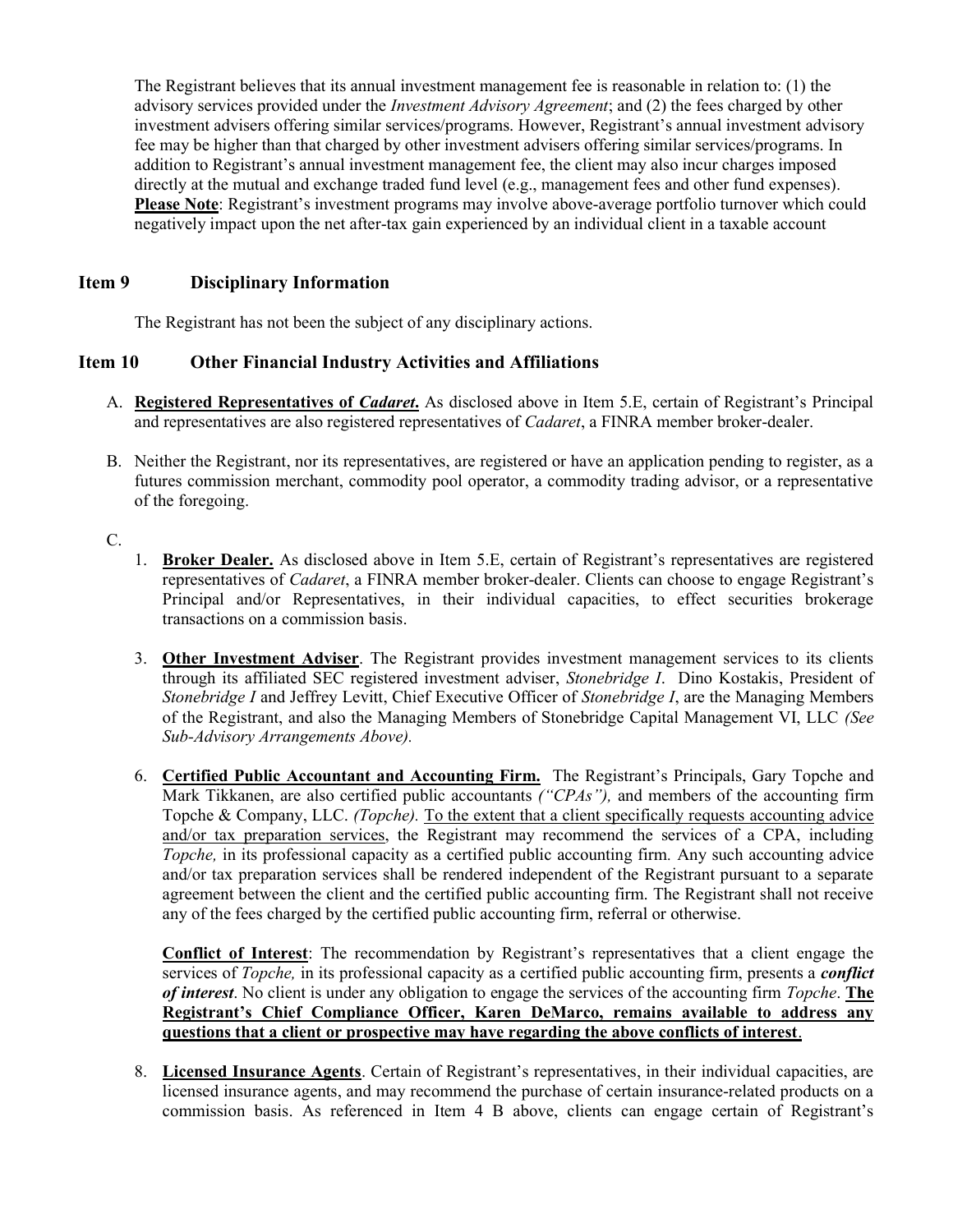representatives to effect insurance transactions on a commission basis.

Conflict of Interest: The recommendation by Registrant's representatives that a client purchase a securities or insurance commission product presents a *conflict of interest*, as the receipt of commissions may provide an incentive to recommend investment products based on commissions received, rather than on a particular client's need. No client is under any obligation to purchase any commission products from Registrant's Principal and/or its representatives. Clients are reminded that they may purchase insurance products recommended by Registrant through other, non-affiliated insurance agents. The Registrant's Chief Compliance Officer, Karen DeMarco, remains available to address any questions that a client or prospective client may have regarding the above conflict of interest.

D. The Registrant does not receive, directly or indirectly, compensation from investment advisors that it recommends or selects for its clients.

#### Item 11 Code of Ethics, Participation or Interest in Client Transactions and Personal Trading

A. The Registrant maintains an investment policy relative to personal securities transactions. This investment policy is part of Registrant's overall Code of Ethics, which serves to establish a standard of business conduct for all of Registrant's Representatives that is based upon fundamental principles of openness, integrity, honesty and trust, a copy of which is available upon request.

In accordance with Section 204A of the Investment Advisers Act of 1940, the Registrant also maintains and enforces written policies reasonably designed to prevent the misuse of material non-public information by the Registrant or any person associated with the Registrant.

- B. Neither the Registrant nor any related person of Registrant recommends, buys, or sells for client accounts, securities in which the Registrant or any related person of Registrant has a material financial interest.
- C. The Registrant and/or representatives of the Registrant may buy or sell securities that are also recommended to clients. This practice may create a situation where the Registrant and/or representatives of the Registrant are in a position to materially benefit from the sale or purchase of those securities. Therefore, this situation creates a potential conflict of interest. Practices such as "scalping" (i.e., a practice whereby the owner of shares of a security recommends that security for investment and then immediately sells it at a profit upon the rise in the market price which follows the recommendation) could take place if the Registrant did not have adequate policies in place to detect such activities. In addition, this requirement can help detect insider trading, "front-running" (i.e., personal trades executed prior to those of the Registrant's clients) and other potentially abusive practices.

The Registrant has a personal securities transaction policy in place to monitor the personal securities transactions and securities holdings of each of the Registrant's "Access Persons". The Registrant's securities transaction policy requires that an Access Person of the Registrant must provide the Chief Compliance Officer or his/her designee with a written report of their current securities holdings within ten (10) days after becoming an Access Person. Additionally, each Access Person must provide the Chief Compliance Officer or his/her designee with a written report of the Access Person's current securities holdings at least once each twelve (12) month period thereafter on a date the Registrant selects; provided, however that at any time that the Registrant has only one Access Person, he or she shall not be required to submit any securities report described above.

In addition, each Access Person must provide the Chief Compliance Officer or his/her designee with a written record of his/her personal securities transactions no later than thirty (30) days after the end of each calendar quarter, which report must cover all transactions (other than those pursuant to an "automatic investment plan") during the quarter.

D. The Registrant and/or representatives of the Registrant may buy or sell securities, at or around the same time as those securities are recommended to clients. This practice creates a situation where the Registrant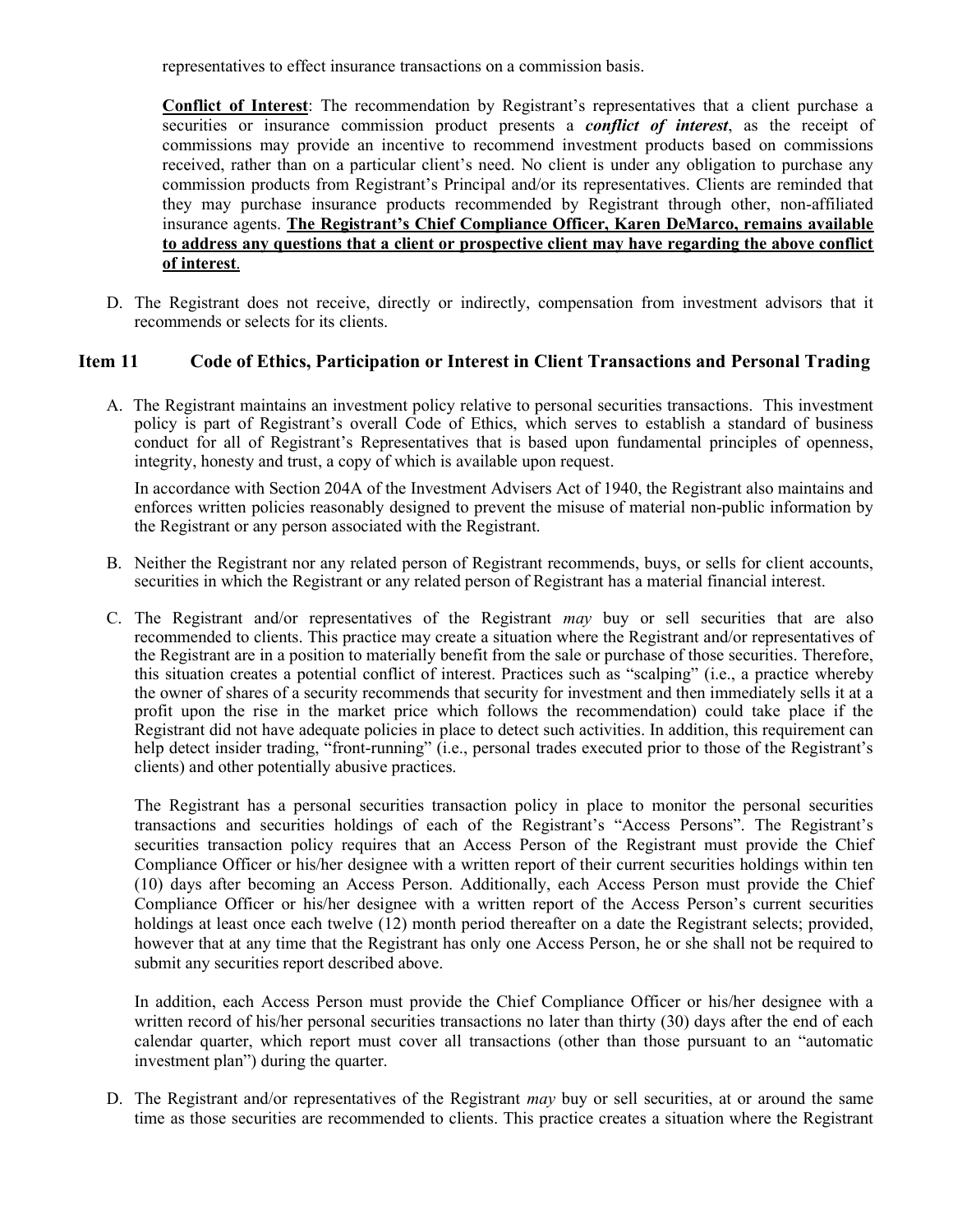and/or representatives of the Registrant are in a position to materially benefit from the sale or purchase of those securities. Therefore, this situation creates a potential conflict of interest. As indicated above in Item 11 C, the Registrant has a personal securities transaction policy in place to monitor the personal securities transaction and securities holdings of each of Registrant's Access Persons.

#### Item 12 Brokerage Practices

A. In the event that the client requests that the Registrant recommend a broker-dealer/custodian for execution and/or custodial services (exclusive of those clients that may direct the Registrant to use a specific brokerdealer/custodian), Registrant generally recommends that investment management accounts be maintained at SEI and/or TD Ameritrade. Prior to engaging Registrant to provide investment management services, the client will be required to enter into a formal *Investment Advisory Agreement* with Registrant setting forth the terms and conditions under which Registrant shall manage the client's assets, and a separate custodial/clearing agreement with each designated broker-dealer/custodian.

Factors that the Registrant considers in recommending *SEI and/or TD Ameritrade* (or any other brokerdealer/custodian to clients) include historical relationship with the Registrant, financial strength, reputation, execution capabilities, pricing, research, and service. Although the commissions and/or transaction fees paid by Registrant's clients shall comply with the Registrant's duty to obtain best execution, a client may pay a commission that is higher than another qualified broker-dealer might charge to effect the same transaction where the Registrant determines, in good faith, that the commission/transaction fee is reasonable in relation to the value of the brokerage and research services received. In seeking best execution, the determinative factor is not the lowest possible cost, but whether the transaction represents the best qualitative execution, taking into consideration the full range of a broker-dealer's services, including the value of research provided, execution capability, commission rates, and responsiveness. Accordingly, although Registrant will seek competitive rates, it may not necessarily obtain the lowest possible commission rates for client account transactions. The brokerage commissions or transaction fees charged by the designated broker-dealer/custodian are exclusive of, and in addition to, Registrant's investment management fee. The Registrant's best execution responsibility is qualified if securities that it purchases for client accounts are mutual funds that trade at net asset value as determined at the daily market close.

#### 1. Research and Additional Benefits

Although not a material consideration when determining whether to recommend that a client utilize the services of a particular broker-dealer/custodian, Registrant may receive from SEI and/or TD Ameritrade (or another broker-dealer/custodian, investment platform, unaffiliated investment manager, and/or mutual fund sponsor) without cost (and/or at a discount) support services and/or products, certain of which assist the Registrant to better monitor and service client accounts maintained at such institutions. Included within the support services that may be obtained by the Registrant may be investment-related research, pricing information and market data, software and other technology that provide access to client account data, compliance and/or practice management-related publications, discounted or gratis consulting services, discounted and/or gratis attendance at conferences, meetings, and other educational and/or social events, marketing support, computer hardware and/or software and/or other products used by Registrant in furtherance of its investment advisory business operations, and online account access for its clients.

As indicated above, certain of the support services and/or products that  $m \alpha y$  be received may assist the Registrant in managing and administering client accounts. Others do not directly provide such assistance, but rather assist the Registrant to manage and further develop its business enterprise.

Registrant's clients do not pay more for investment transactions effected and/or assets maintained at SEI and/or TD Ameritrade as a result of this arrangement. There is no corresponding commitment made by the Registrant to *SEI and/or TD Ameritrade* or any other entity to invest any specific amount or percentage of client assets in any specific mutual funds, securities or other investment products as result of the above arrangement.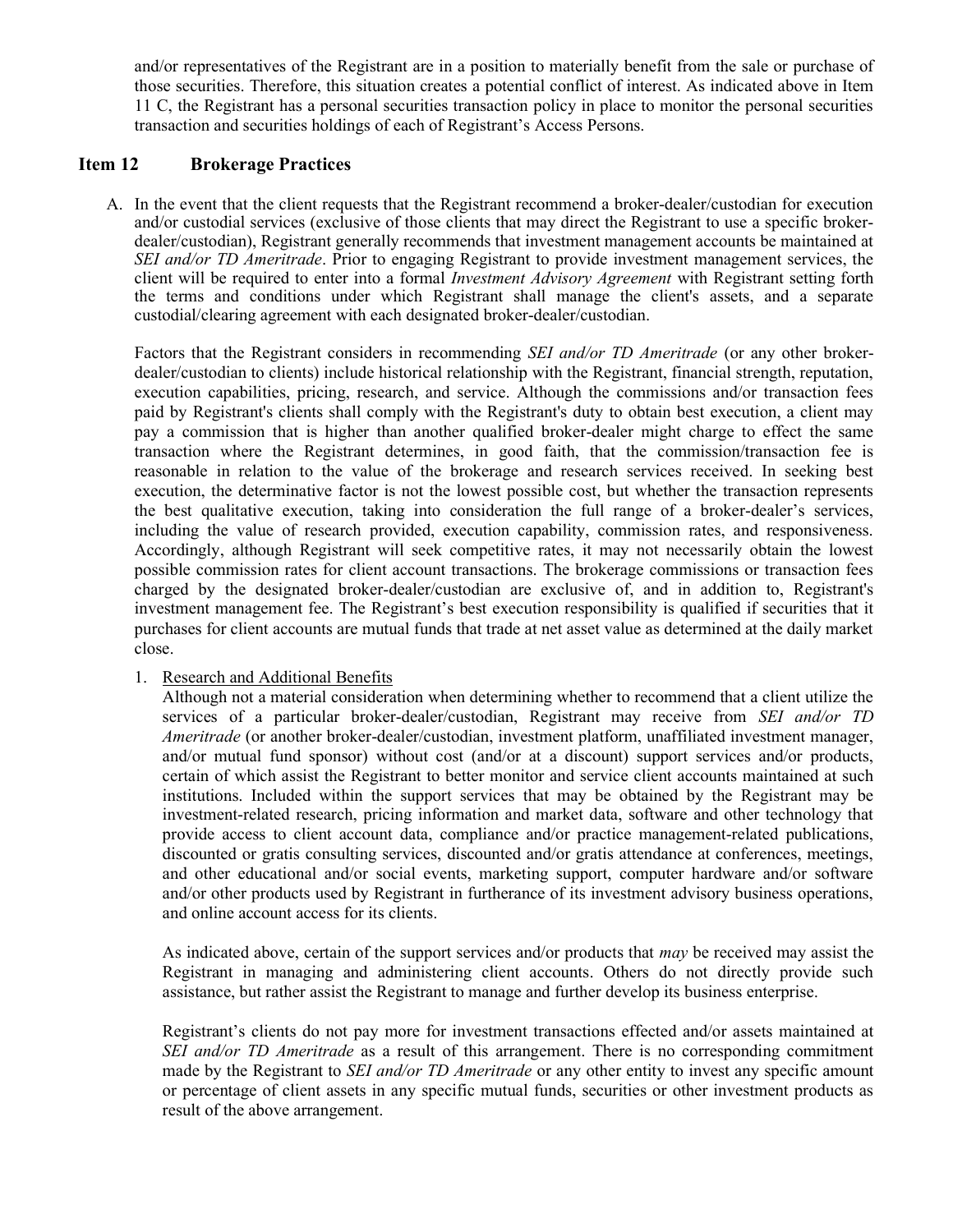TD Ameritrade Advisor Institutional Program. Advisor participates in the TD Ameritrade Institutional program. TD Ameritrade Institutional is a division of TD Ameritrade, member FINRA/SIPC. TD Ameritrade is an independent and unaffiliated SEC-registered broker-dealer and FINRA member. *TD Ameritrade* offers to independent investment Advisors services which include custody of securities, trade execution, clearance and settlement of transactions. Advisor receives some benefits from TD Ameritrade through its participation in the program.

#### The Registrant's Chief Compliance Officer, Karen DeMarco, remains available to address any questions that a client or prospective client may have regarding the above arrangement and any corresponding perceived conflict of interest such arrangement may create.

- 2. The Registrant does not receive referrals from broker-dealers.
- 3. The Registrant does not generally accept directed brokerage arrangements (when a client requires that account transactions be effected through a specific broker-dealer). In such client directed arrangements, the client will negotiate terms and arrangements for their account with that broker-dealer, and Registrant will not seek better execution services or prices from other broker-dealers or be able to "batch" the client's transactions for execution through other broker-dealers with orders for other accounts managed by Registrant. As a result, client may pay higher commissions or other transaction costs or greater spreads, or receive less favorable net prices, on transactions for the account than would otherwise be the case.

Please Note: In the event that the client directs Registrant to effect securities transactions for the client's accounts through a specific broker-dealer, the client correspondingly acknowledges that such direction may cause the accounts to incur higher commissions or transaction costs than the accounts would otherwise incur had the client determined to effect account transactions through alternative clearing arrangements that may be available through Registrant.

#### The Registrant's Chief Compliance Officer, Karen DeMarco, remains available to address any questions that a client or prospective client may have regarding the above arrangement.

B. To the extent that the Registrant provides investment management services to its clients, the transactions for each client account generally will be effected independently, unless the Registrant decides to purchase or sell the same securities for several clients at approximately the same time. The Registrant may (but is not obligated to) combine or "bunch" such orders to obtain best execution, to negotiate more favorable commission rates or to allocate equitably among the Registrant's clients differences in prices and commissions or other transaction costs that might have been obtained had such orders been placed independently. Under this procedure, transactions will be averaged as to price and will be allocated among clients in proportion to the purchase and sale orders placed for each client account on any given day. The Registrant shall not receive any additional compensation or remuneration as a result of such aggregation.

## Item 13 Review of Accounts

- A. For those clients to whom Registrant provides investment supervisory services, account reviews are conducted on an ongoing basis by the Registrant's Principals and/or representatives. All investment supervisory clients are advised that it remains their responsibility to advise the Registrant of any changes in their investment objectives and/or financial situation. All clients (in person or via telephone) are encouraged to review financial planning issues (to the extent applicable), investment objectives and account performance with the Registrant on an annual basis.
- B. The Registrant *may* conduct account reviews on an other than periodic basis upon the occurrence of a triggering event, such as a change in client investment objectives and/or financial situation, market corrections and client request.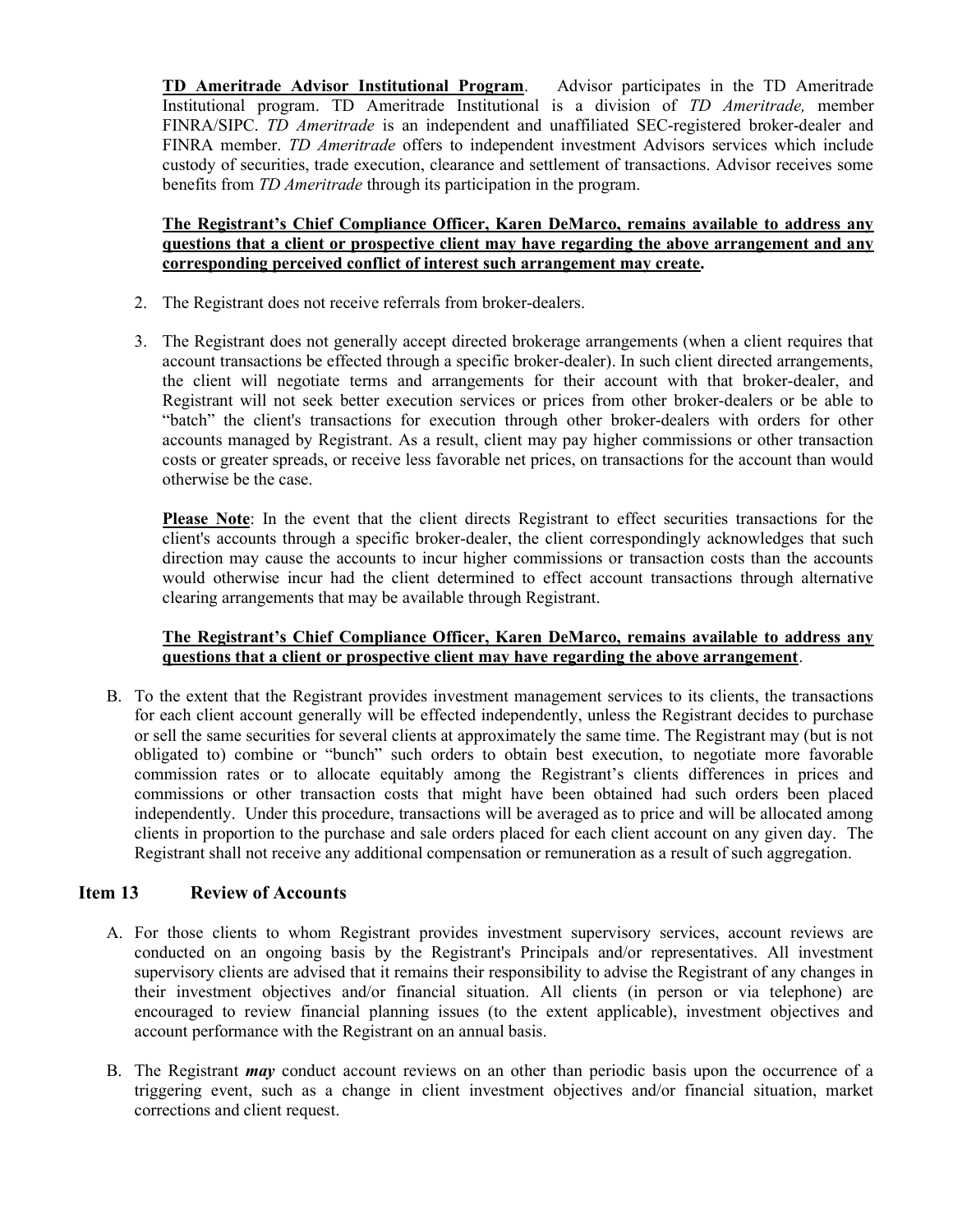C. Clients are provided, at least quarterly, with written transaction confirmation notices and regular written summary account statements directly from the broker-dealer/custodian and/or program sponsor for the client accounts. The Registrant may also provide a written periodic report summarizing account activity and performance.

## Item 14 Client Referrals and Other Compensation

A. As referenced in Item 12.A.1 above, the Registrant may receive an indirect economic benefit from SEI and/or TD Ameritrade. The Registrant, without cost (and/or at a discount), may receive support services and/or products from SEI and/or TD Ameritrade.

Registrant's clients do not pay more for investment transactions effected and/or assets maintained at SEI and/or TD Ameritrade as a result of this arrangement. There is no corresponding commitment made by the Registrant to SEI and/or TD Ameritrade or any other entity to invest any specific amount or percentage of client assets in any specific mutual funds, securities or other investment products as result of the above arrangement.

#### The Registrant's Chief Compliance Officer, Karen DeMarco, remains available to address any questions that a client or prospective client may have regarding the above arrangement and any corresponding perceived conflict of interest any such arrangement may create.

B. If a client is introduced to the Registrant by either an unaffiliated or an affiliated solicitor, Registrant may pay that solicitor a referral fee in accordance with the requirements of Rule 206(4)-3 of the Investment Advisers Act of 1940, and any corresponding state securities law requirements. Any such referral fee shall be paid solely from the Registrant's investment management fee, and shall not result in any additional charge to the client. If the client is introduced to the Registrant by an unaffiliated solicitor, the solicitor, at the time of the solicitation, shall disclose the nature of his/her/its solicitor relationship, and shall provide each prospective client with a copy of the Registrant's written Brochure with a copy of the written disclosure statement from the solicitor to the client disclosing the terms of the solicitation arrangement between the Registrant and the solicitor, including the compensation to be received by the solicitor from the Registrant.

## Item 15 Custody

The Registrant shall have the ability to have its advisory fee for each client debited by the custodian on a quarterly basis. Clients are provided, at least quarterly, with written transaction confirmation notices and regular written summary account statements directly from the broker-dealer/custodian and/or program sponsor for the client accounts. The Registrant may also provide a written periodic report summarizing account activity and performance.

Please Note: To the extent that the Registrant provides clients with periodic account statements or reports, the client is urged to compare any statement or report provided by the Registrant with the account statements received from the account custodian. Please Also Note: The account custodian does not verify the accuracy of the Registrant's advisory fee calculation.

## Item 16 Investment Discretion

The client can determine to engage the Registrant to provide investment advisory services on a discretionary basis. Prior to the Registrant assuming discretionary authority over a client's account, the client shall be required to execute an *Investment Advisory Agreement*, naming the Registrant as the client's attorney and agent in fact, granting the Registrant full authority to buy, sell, or otherwise effect investment transactions involving the assets in the client's name found in the discretionary account.